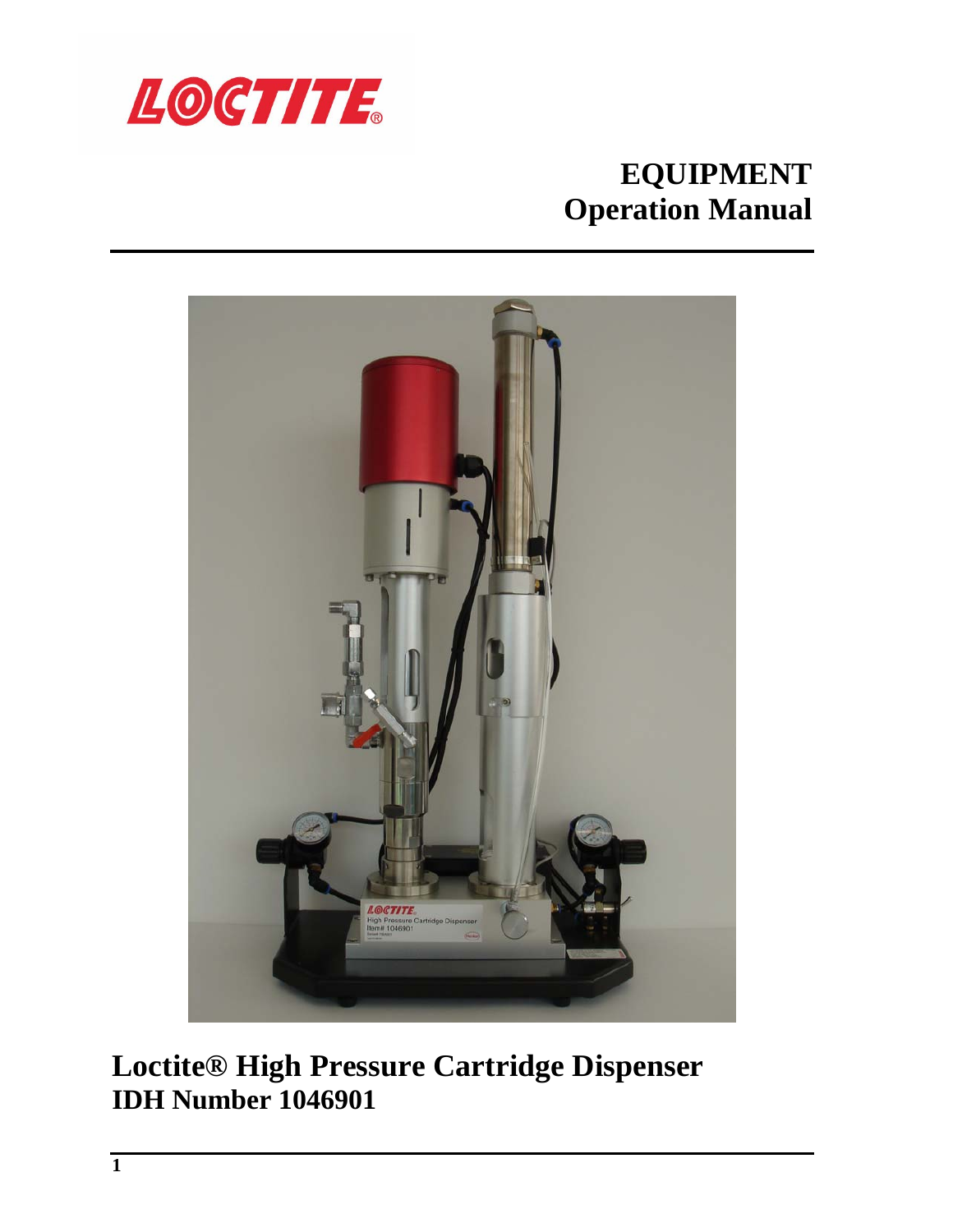# **TABLE OF CONTENTS**

| 1.1 |  |
|-----|--|
| 1.2 |  |
| 1.3 |  |
| 1.4 |  |
| 1.5 |  |
|     |  |
|     |  |
| 2.1 |  |
| 2.2 |  |
|     |  |
| 3.1 |  |
| 3.2 |  |
| 3.3 |  |
| 3.4 |  |
| 3.5 |  |
| 3.6 |  |
| 3.7 |  |
| 3.8 |  |
| 3.9 |  |
|     |  |
| 4.1 |  |
| 4.2 |  |
| 4.3 |  |
| 4.4 |  |
| 4.5 |  |
| 4.6 |  |
|     |  |
|     |  |
| 5.2 |  |
| 5.3 |  |
| 5.4 |  |
| 5.5 |  |
|     |  |
|     |  |
|     |  |
|     |  |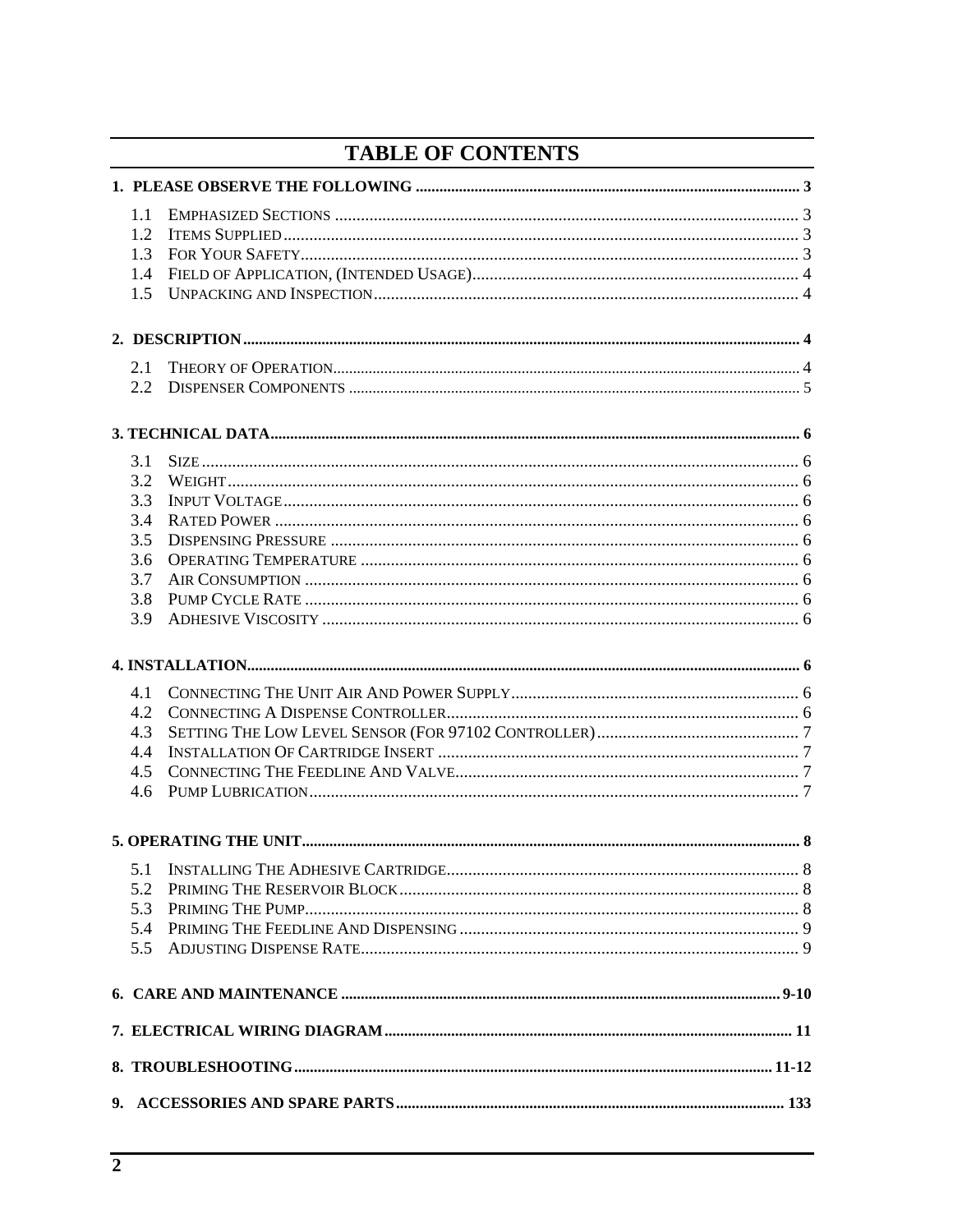# <span id="page-2-0"></span>**1. Please Observe the Following**

#### <span id="page-2-1"></span>**1.1 Emphasized Sections**

# **WARNING!**

Refers to safety regulations and required measures that protect the operator or other persons from injury or danger to life.

# **Caution!**

Emphasizes what must be done or avoided so that the unit or other property is not damaged.

## **R** Notice:

Gives recommendations for better handling of the unit during operation or adjustment, as well as for service activities.

#### <span id="page-2-2"></span>**1.2 Items Supplied**

- 1 High Pressure Cartridge Dispenser
- 2 Cartridge Adaptor Inserts
- 1 PTFE Lined Stainless Steel Braided Feedline (2m Length)
- 1 Power Cord
- 1 XS2 Connection Cable
- 1 Low Level Sensor with Cable (1m Length) Already Installed
- 1 Air Supply Line (2m Length)
- 1 Lubricant Oil
- 1 Operation Manual

### <span id="page-2-3"></span>**1.3 For Your Safety**

For safe and successful operation of the unit, read these instructions completely. If the instructions are not observed, the manufacturer can assume no responsibility. Be sure to retain this manual for future reference.



 $\Delta$  Damage to the power cable and electrical junction box can result in contact with live electrical circuits. Check for damage to the electrical circuit before each use. If the unit is damaged, do not operate.



- $\Delta$  Do not expose the power cable to heat, oil, or sharp edges.
- Make sure the dispenser stands stable and secure.
- $\Delta$  Use only Loctite<sup>®</sup> original equipment replacement parts.
- Always disconnect the power supply before servicing the unit.
- $\Delta$  Observe general safety regulations for the handling of chemicals such as Loctite<sup>®</sup> adhesives and sealants. Observe the manufacturer instructions as stated in the Material Safety Data Sheet (MSDS).

While under warranty, the unit must be repaired by an authorized Loctite<sup>®</sup> brand service representative.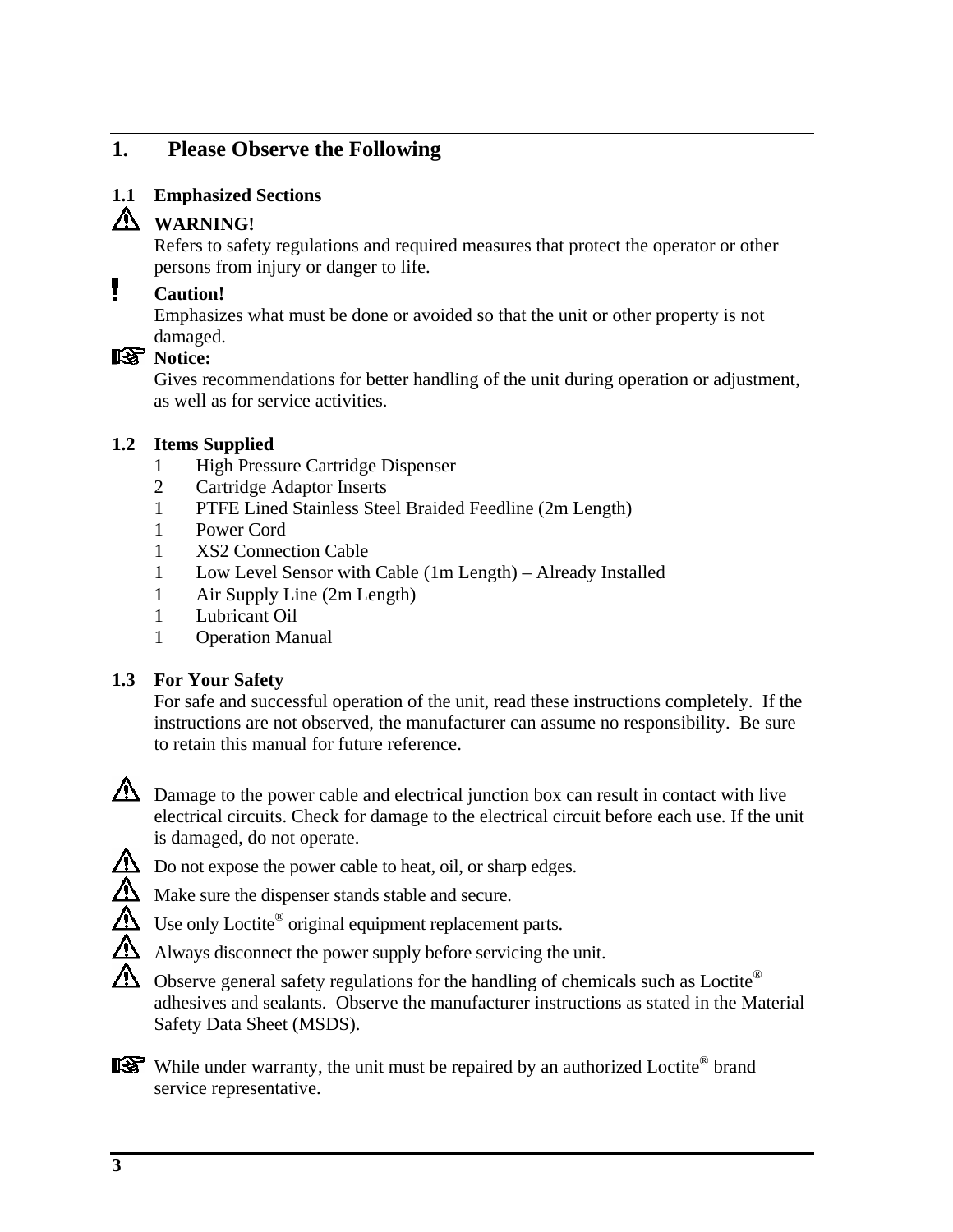#### <span id="page-3-0"></span>**1.4 Field of Application, (Intended Usage)**

The Loctite® High Pressure Cartridge Dispenser is designed for dispensing high viscosity 1-component adhesives and sealants. Compatible Loctite**®** product chemistries include: Silicone, Polyurethane and MS polymer adhesives. The dispenser can be used as a manual dispenser or integrated with a controller and dispensing valve for automated dispensing.

#### **1.5 Unpacking and Inspection**

Carefully unpack the Loctite® High Pressure Cartridge Dispenser and examine the items contained in the carton. Inspect the unit for any damage that might have occurred in transit. If such damage has occurred, notify the carrier immediately. Claims for damage must be made by the consignee to the carrier and should be reported to the manufacturer.

#### <span id="page-3-1"></span>**2. Description**

#### <span id="page-3-2"></span>**2.1 Theory of Operation**

The Loctite® High Pressure Cartridge Dispenser is an integrated system for dispensing high viscosity materials packaged in 300ml cartridges.

The cartridge dispenser consists of three main components: the pneumatic priming ram, adhesive reservoir block and the 10:1 pump. The pneumatic ram is used to provide a low pressure feed of adhesive to the reservoir block. The 10:1 pump draws product from the reservoir block and amplifies the pressure by a factor of 10 and feeds the product through a feedline to the valve.

The unit has two regulators to control the pressure of the pneumatic priming ram and the 10:1 pump. By increasing the pressure of either of these regulators the outlet pressure of the dispenser will be increased. The primary product regulation should be controlled using the pump regulator and the pneumatic ram regulator should be set to supply product at just enough pressure to feed the reservoir.

The 110 – 240VAC power cable plugs to the electrical junction box and supplies power to the 10:1 pump via the low level relay.

The low level sensor is mounted to the pneumatic priming ram to indicate when the adhesive cartridge is empty. When activated, the low level sensor will provide a signal to the COM port on the electrical box and turn the 10:1 pump off.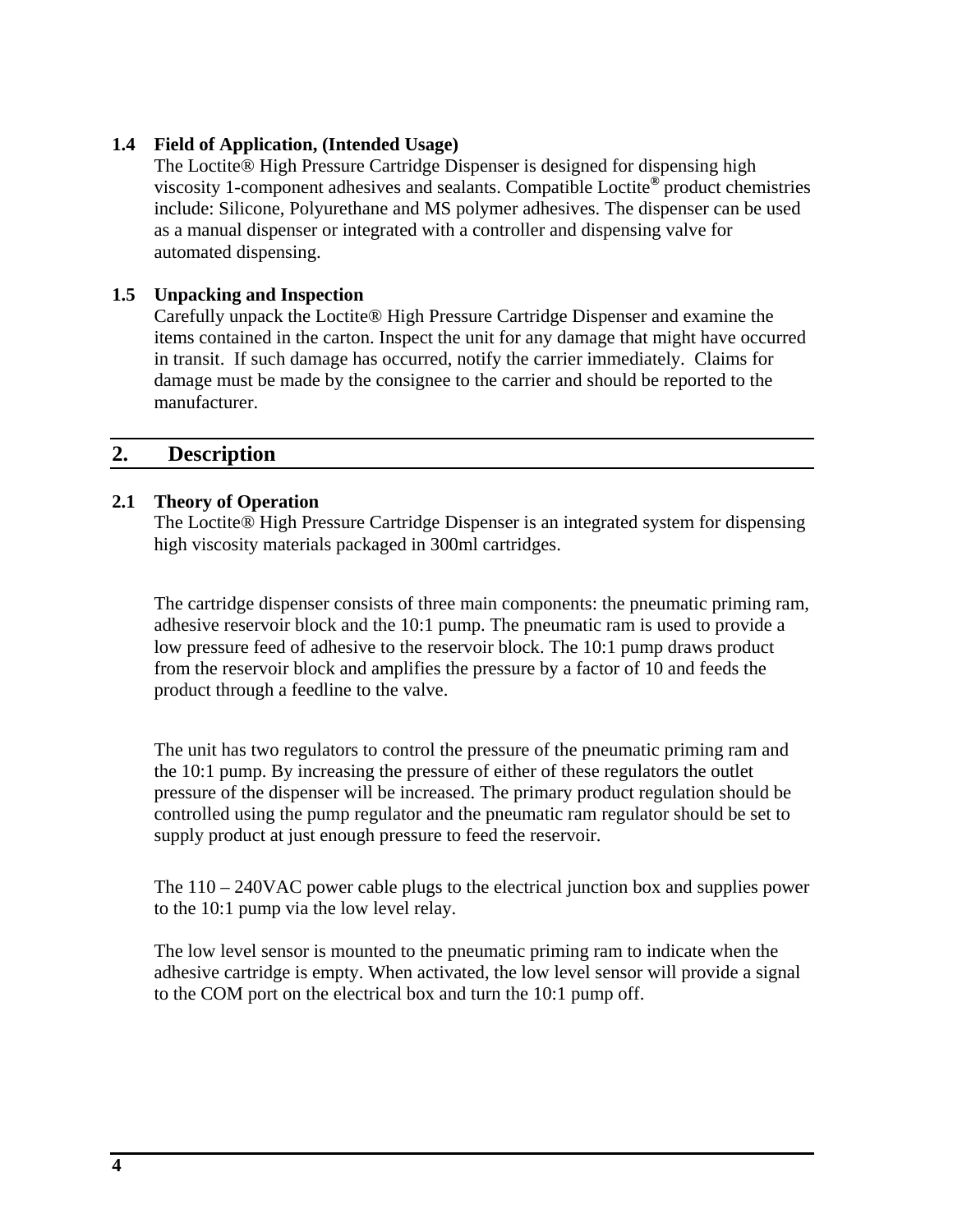#### **2.2 Dispenser components**



- 1. Cartridge Insert (JPN and Fischbach Cartridge)
- 2. Pump Pressure Regulator
- 3. Cartridge Pusher Pressure Regulator
- 4. Priming Valve
- 5. Fluid Outlet
- 6. Cartridge Pusher
- 7. Pump Tower
- 8. Secondary Priming Outlet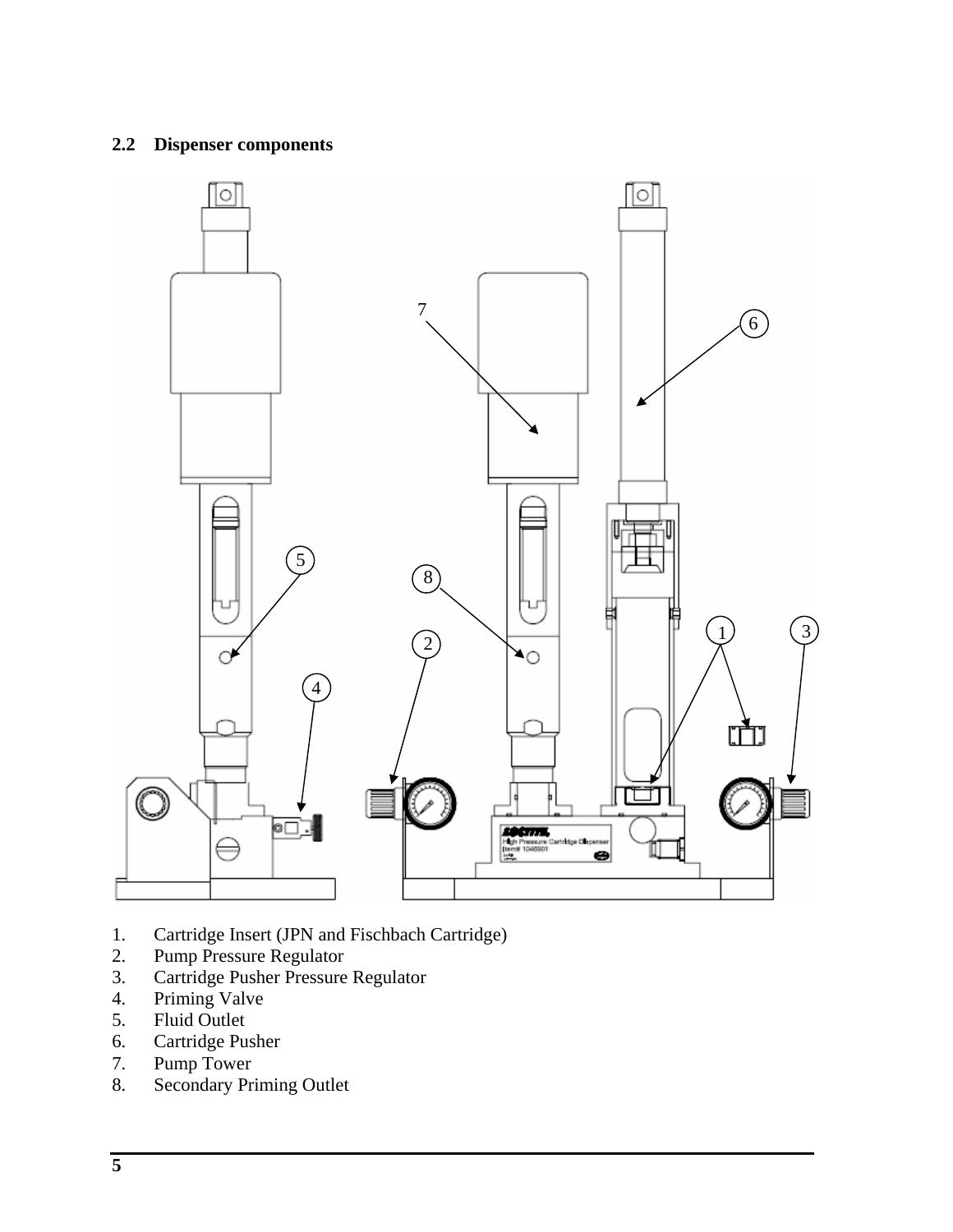## **3. Technical Data**

| <b>Size</b>                  | Width:<br>Depth:<br>Height: | 355mm(14")<br>210mm(8.3")<br>687mm(27")                                              |
|------------------------------|-----------------------------|--------------------------------------------------------------------------------------|
| Weight                       | 5.0kg(11lb)                 |                                                                                      |
| <b>Input Voltage</b>         |                             | $110 - 240$ VAC 50/60 Hz<br>Voltage fluctuation not to exceed 10% of nominal voltage |
| <b>Rated Power</b>           | 20W                         |                                                                                      |
| Air Supply                   |                             | 6bar (85psi) maximum                                                                 |
| <b>Dispensing Pressure</b>   |                             | 50bar (725psi) maximum                                                               |
| <b>Operating Temperature</b> |                             | -20 <sup>o</sup> C to +50 <sup>o</sup> C (-4 <sup>o</sup> F to +120 <sup>o</sup> F)  |
| Air Consumption              |                             | 0.7 CFM (80 Liter/min) maximum                                                       |
| Pump Cycle Rate              |                             | 200 cycles/minute maximum                                                            |
| <b>Adhesive Viscosity</b>    |                             | $10,000 - 1,000,000c$ Ps                                                             |

# **4. Installation**

### **4.1 Connecting the unit air and power supply**

- 1. Ensure that the pneumatic priming ram switch is in the "up" position.
- 2. Connect 5-7bar (70-100 psi) dry, filtered air supply to air inlet fitting. Make sure the air inlet pressure is at least 5bar (70 psi).
- 3. Adjust both pump and pneumatic ram regulators to 0 bar.
- 4. Connect the power supply cable to the electrical junction box and turn the power switch to the "on" (illuminated) position.

### **4.2 Connecting a dispense controller**

- 1. Connect the controller 97101 per the controller installation procedure.
- 2. Connect the controller "reservoir" air outlet to the pneumatic fitting on cartridge dispenser electrical junction box using the supplied air line.
- 3. Connect the low level sensor cable to connect between the electric junction box COM port and the 97101 low level sensor input.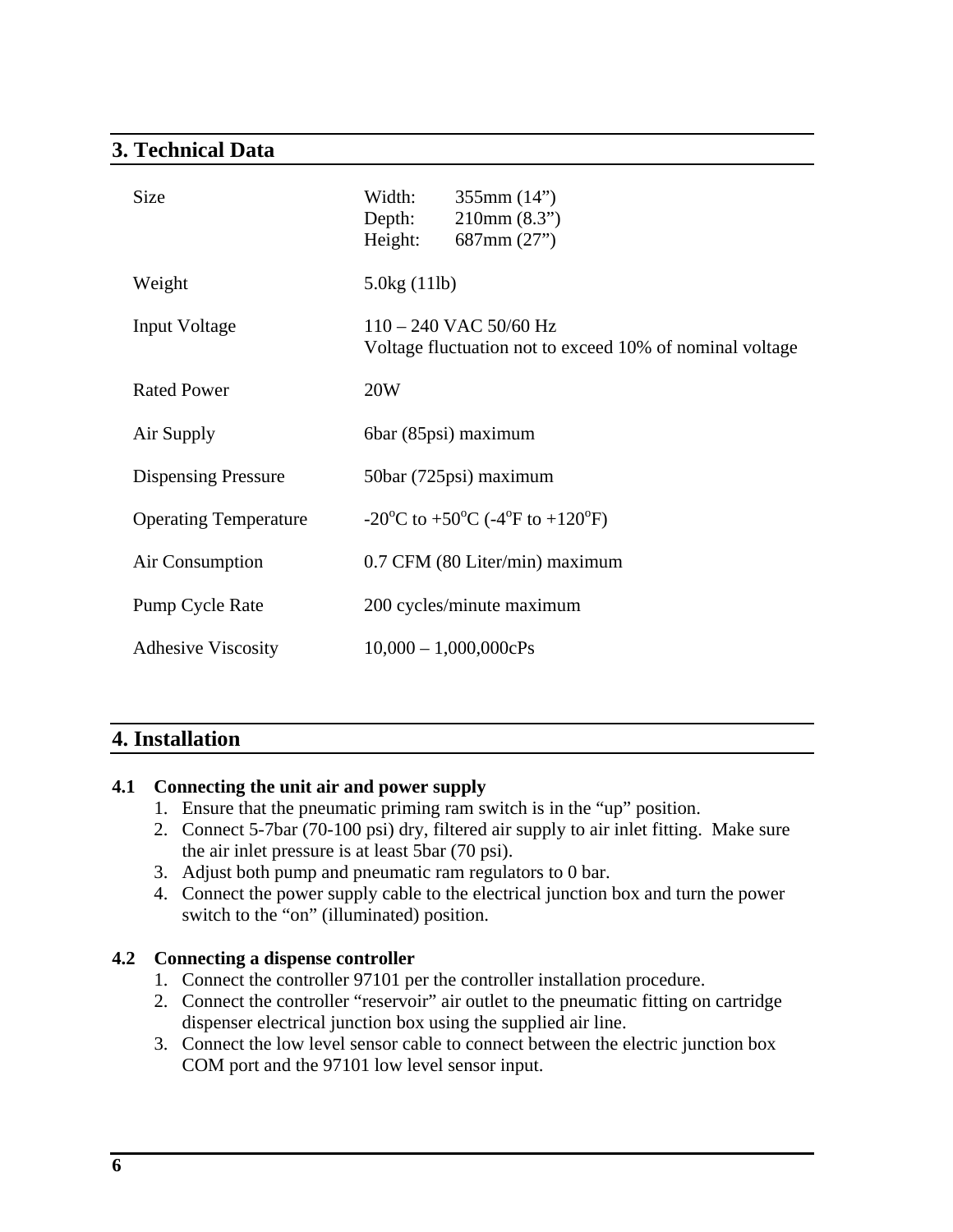## **4. Installation (continued)**

#### **4.3 Setting the low level sensor**

- 1. Insert an empty cartridge into the cartridge holder and screw firmly into the cartridge insert to enable a positive seal.
- 2. Assemble the pneumatic ram onto the cartridge holder.
- 3. Increase the pneumatic ram regulator to 0.5bar (7psi) and move the pneumatic ram switch to the "down" position.
- 4. The pneumatic ram should move down the cartridge and activate the low level sensor. If the low level sensor does not activate, it means that the plunger of the pneumatic ram needs to be adjusted.
- 5. Once the low level sensor is activated, unscrew the low level sensor from the side of the pneumatic ram and move it down until it deactivates. From this position, move it back in 1-2mm increments until the sensor actives.
- 6. Tighten the low level sensor screw to maintain this position.

### **4.4 Installation of cartridge insert**

- 1. Select the cartridge insert that matches the threaded connection of the 300ml adhesive cartridge being used.
- 2. Remove the pneumatic ram and then unscrew the cartridge holder from the reservoir block assembly. This can be accomplished by turning the cartridge holder in an counter-clockwise direction.
- 3. Install the cartridge insert into the reservoir block ensuring that the o-ring on the cartridge insert is facing down (towards the reservoir block). Tighten with the suitable tool.
- 4. Replace the cartridge holder.

The pneumatic ram can cause injury when removed from the cartridge holder. While disassembled, ensure that the air supply is disconnected or the pneumatic ram regulator is set to a low pressure to ensure slow movement of the ram.

### **4.5 Connecting the feedline and valve**

- 1. Connect the supplied stainless steel braided feedline to the pump unit outlet valve located at the front of the pump.
- 2. Connect the valve to the other end of the feed line.
- 3. The recommended adhesive dispensing valve for the High Pressure Cartridge Dispenser is a Loctite**®** 50bar/5mm Dispense Valve (IDH#1049138), which is highpressure, suck-back type dispense valve.
- 4. The opening and closing function of the valve is controlled by connecting the airlines to the valve controller (e.g. 97101).

### **4.5 Pump lubrication**

 $\Delta$ 

- 1. The pump seal pack is lubricated via an oil reservoir located at the top of the pump (this can be seen by looking at the bottom of the pump shaft).
- 2. Fill the reservoir with the supplied paraffin oil until it is approximately ¾ full.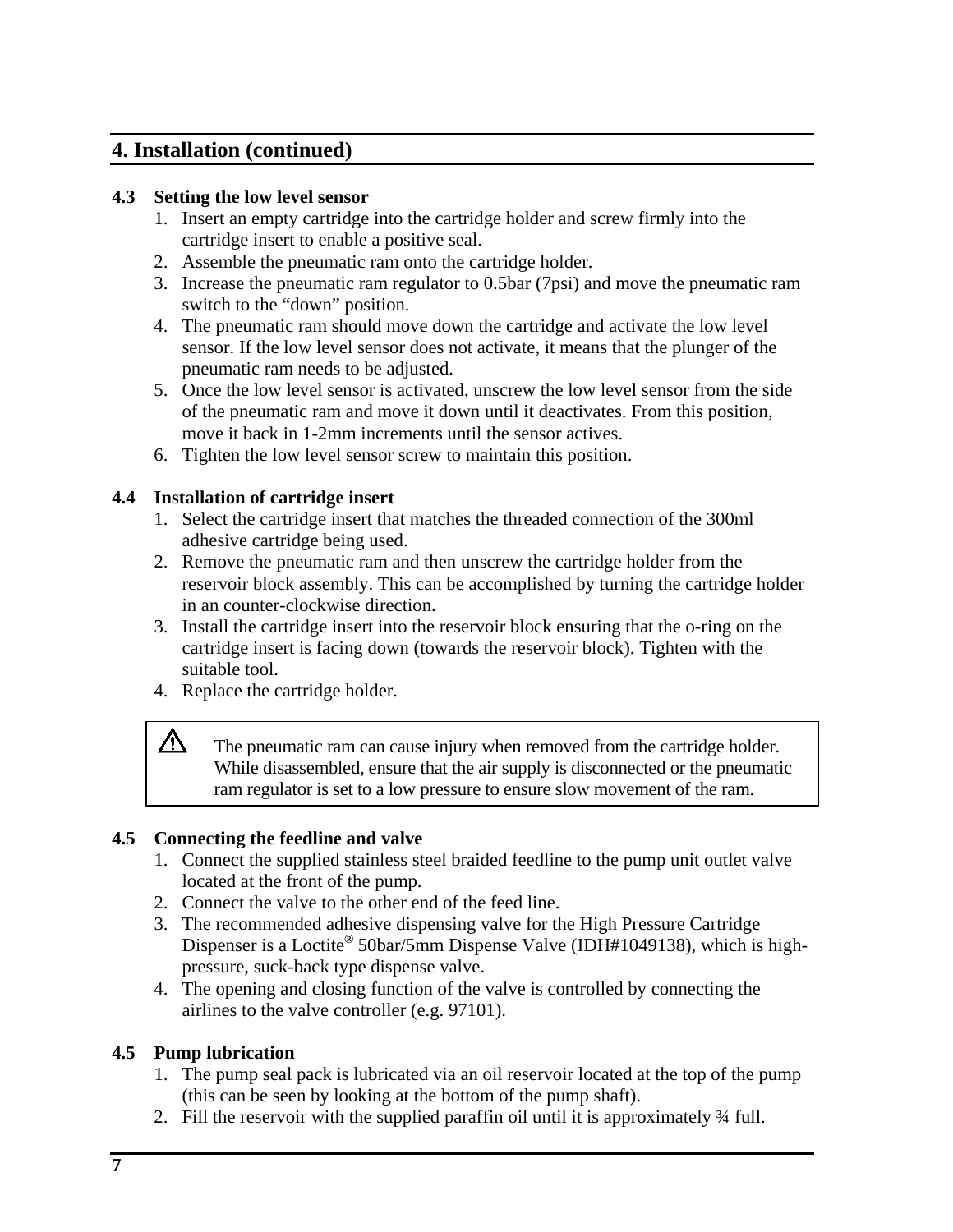# **5. Operating the Unit**

#### **5.1 Installing the adhesive cartridge**

- 1. Place the pneumatic ram switch in the "up" position.
- 2. Remove the pneumatic ram from the cartridge holder.
- 3. Cut the end of the adhesive cartridge to expose product.
- 4. Insert the cartridge into the cartridge holder and screw it into the cartridge insert firmly to ensure a positive seal.
- 5. Replace the pneumatic ram.

#### **5.2 Priming the reservoir block**

- 1. Unscrew the valve on the front of the reservoir block until the incorporated bleed hole is partially visible.
- 2. Move the pneumatic ram switch to the "down" position and slowly increase the regulator to 1bar (15psi) pressure.
- 3. The ram will move down into the cartridge and start to push the adhesive into the reservoir block.
- 4. Observe the reservoir block bleed valve.
- 5. As soon as product is observed at the bleed valve, move the pneumatic ram switch back to the "up" position.
- 6. Close the bleed valve and wipe away any excess adhesive.
- 7. The reservoir is now primed.

#### **5.3 Priming the pump**

- 1. Close the adhesive feedline valve.
- 2. Open the pump priming valve located on the right hand side of the pump.
- 3. Connect the included piece of clear tubing to the valve to easily observe product being primed.
- 4. Move the pneumatic ram switch to the "down" position and slowly increase the regulator to 1bar (15psi) pressure.
- 5. Ensuring that the unit is turned on, increase the pump regulator pressure to 15psi
- 6. The pump should move rapidly until adhesive is drawn into the intake. If the pump stalls, continue to increase the pressure until the pump is moving at a smooth controlled pace.
- 7. Observe the pump bleed valve.
- 8. As soon as the product is observed approaching the end of the bleed tubing, close the pump bleed valve. The pump should stall.
- 9. The pump is now primed.

liss i Priming the reservoir block, pump and feedline will consume approximately 200ml of adhesive.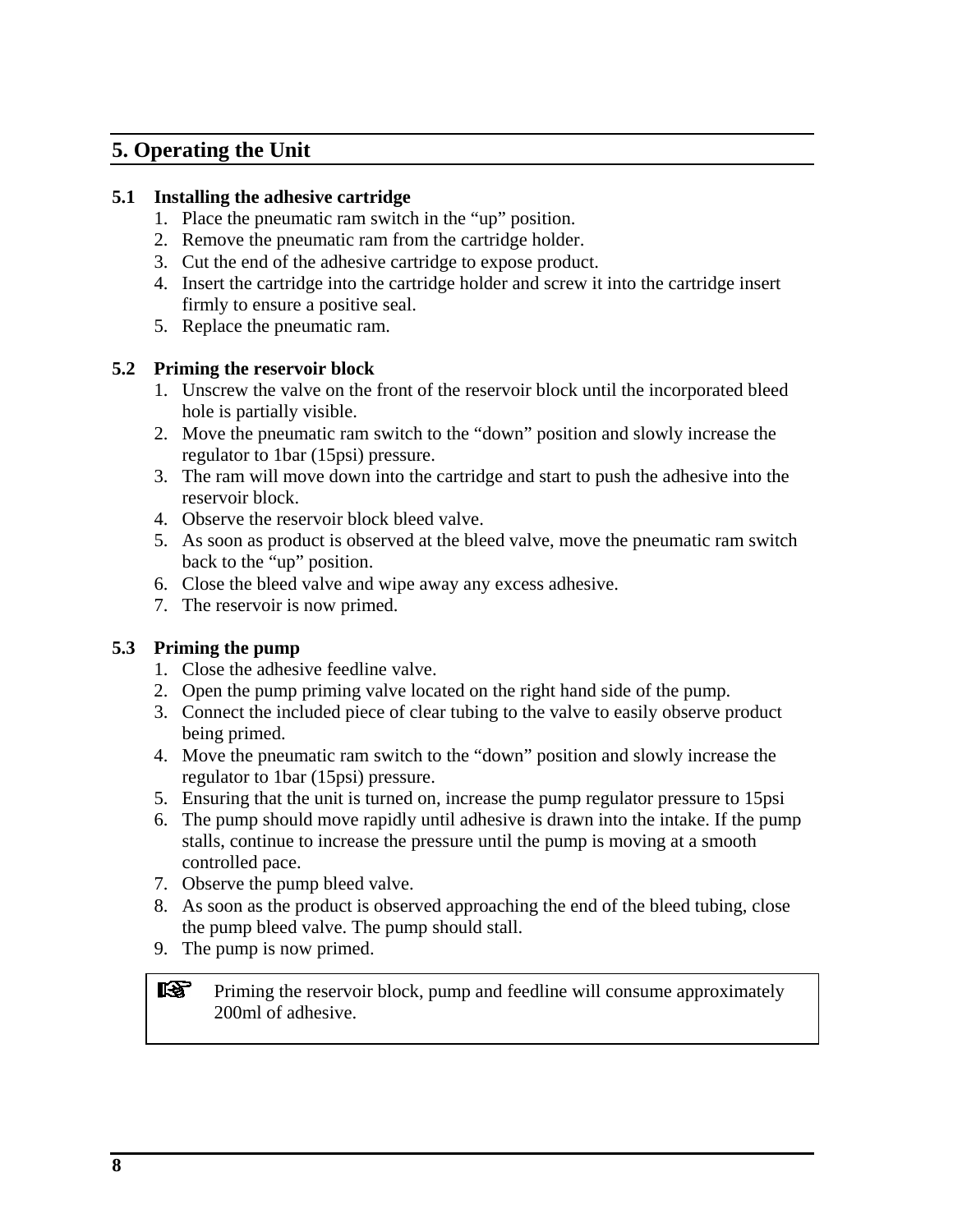### **5. Operating the Unit (continued)**

#### **5.4 Priming the feedline and dispensing**

- 1. Connect the valve to a controller and open the valve by pressing the purge button on the controller (alternatively if you don't want to hold the purge button down for a period of time, connect air to the valve to continuously hold open).
- 2. Open the main feedline valve on the pump.
- 3. The pump should start to operate.
- 4. Increase the pressure until the pump is operating smoothly.

咚 The viscosity of the dispensed adhesive will determine the pump pressure setting and purge time.

- 5. After a short period of time, product should start to be dispensed from the valve (if no product is observed after some time and the pump is operating, increase the pump pressure to move the product through the feedline faster).
- 6. Continue to dispense approximately 50ml of product until no air bubbles are observed.
- 7. Release the valve purge button on the controller.
- 8. The system is now primed and ready to operate.

#### **5.5 Adjusting dispense rate**

- 1. Increase or decrease the pump regulator pressure to achieve the desired flow rate through the valve.
- 2. Valve needle size will affect dispense rate. A smaller needle will require higher pump pressures to dispense at the same rate.

### <span id="page-8-0"></span>**6. Care and Maintenance**

# **Caution!**

Ensure that the pump oil reservoir is maintained with oil. If the oil reservoir is empty for extended periods, the actuator seal pack can wear prematurely and start to leak product, eventually seizing the pump.

### **Notice:**

Moisture curing adhesives are typically difficult to clean from surfaces once cured. Wipe any excess adhesive from surfaces as soon as possible.

### **Notice:**

To prevent curing of moisture curing adhesives (e.g. valve nozzle), dip or pour paraffin oil onto the adhesive to prevent contact with moisture/humidity. Paraffin oil can also be used to purge silicone adhesives from the dispenser.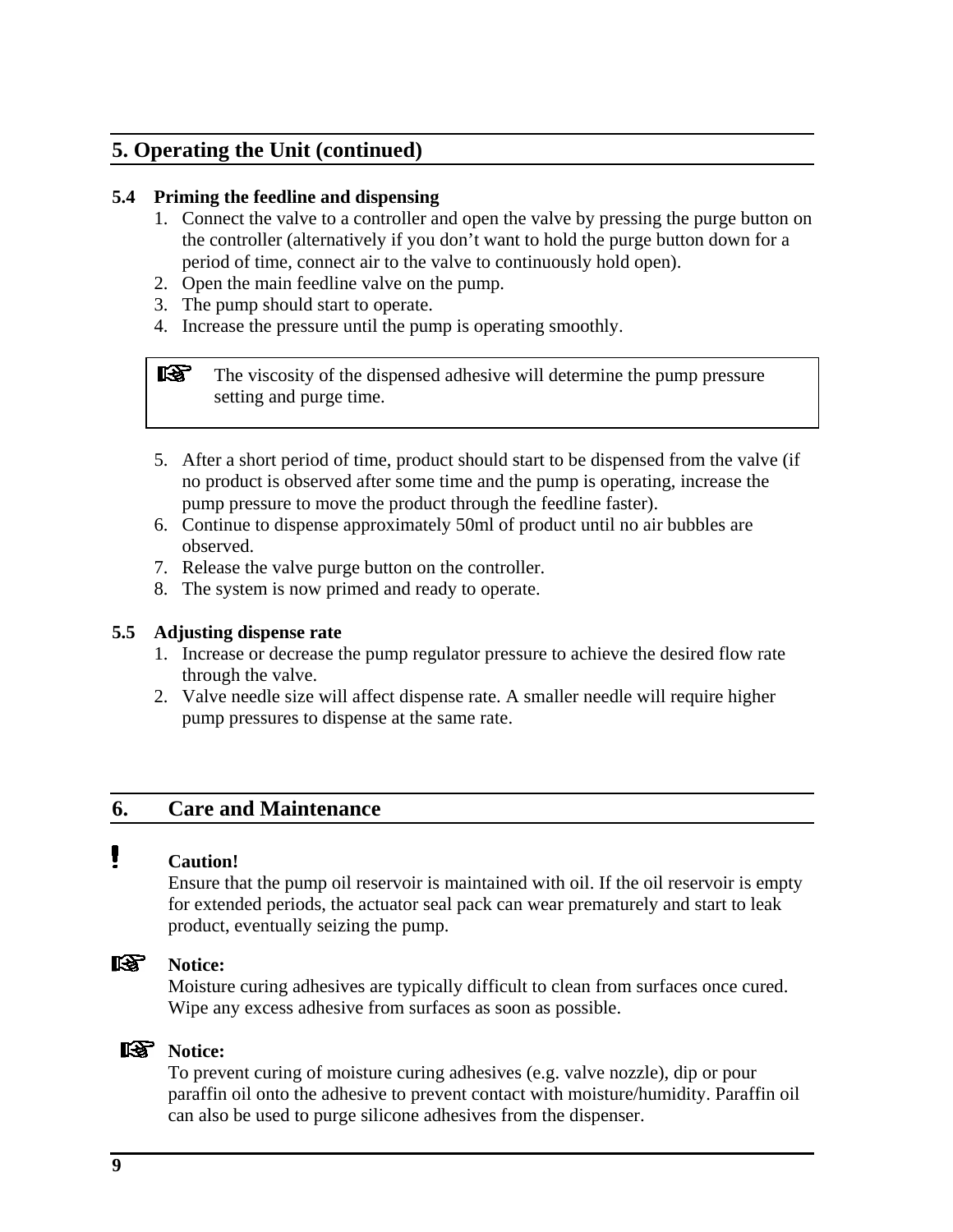

| Number         |                              | Description             |
|----------------|------------------------------|-------------------------|
|                | Actuator Seal Kit $-1049136$ | Mupu Seal $-40S$        |
| 2              | Actuator Seal Kit – 1049136  | Check Seal – Acetal     |
| 3              | Actuator Seal Kit – 1049136  | $O-Ring - Viton - G30$  |
| $\overline{4}$ | Actuator Seal Kit $-1049136$ | $O-Ring - Viton - G35$  |
| 5              | Motor Seal Kit $-1049137$    | $O-Ring-NBR - G60$      |
| 6              | Motor Seal Kit $-1049137$    | $O-Ring - NBR - P25$    |
| 7              | Motor Seal Kit $-1049137$    | $O-Ring-NBR - P50A$     |
| 8              | Motor Seal Kit $-1049137$    | $O-Ring-Urethane - P18$ |
| 9              | O-Ring Kit $-1049135$        | $O-Ring - Viton - P11$  |
| 10             | O-Ring Kit $-1049135$        | $O-Ring - Viton - P22$  |
| 11             | O-Ring Kit $-1049135$        | $O-Ring - Viton - G30$  |
| 12             | O-Ring Kit $- 1049135$       | $O-Ring - Viton - G40$  |
| 13             | O-Ring Kit $-1049135$        | $O-Ring-NBR - G45$      |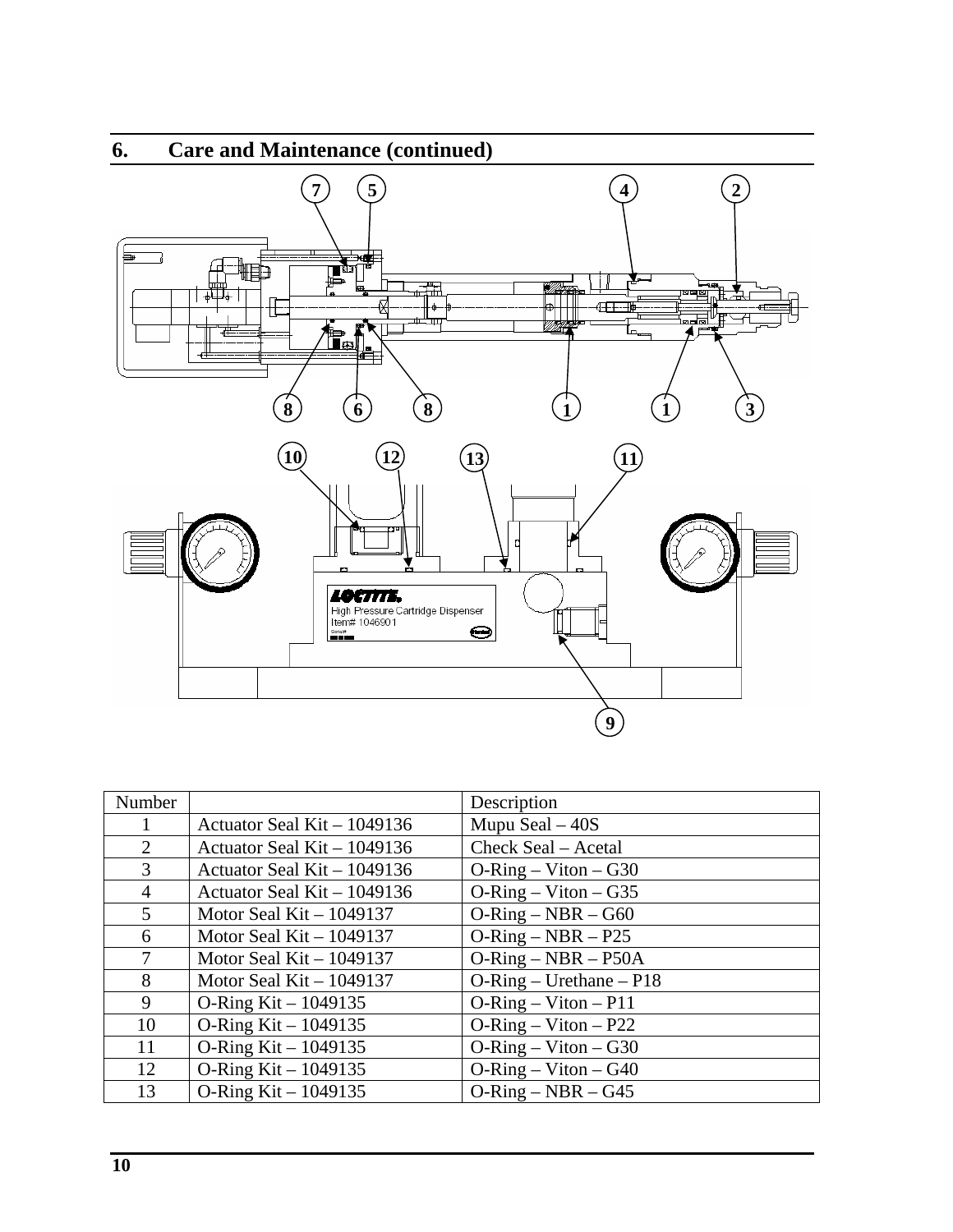# **7. Electrical Wiring Diagram**



# **8. Troubleshooting**

| <b>MALFUNCTION</b>                                                        | <b>POSSIBLE CAUSE</b>                                                                              | <b>CORRECTIVE ACTION</b>                                                         |
|---------------------------------------------------------------------------|----------------------------------------------------------------------------------------------------|----------------------------------------------------------------------------------|
| Product is leaking onto pump                                              | Actuator seal pack is worn                                                                         | Remove pump motor, bracket and oil reservoir<br>and replace seal pack.           |
| shaft                                                                     | Remove pump motor and bracket and tighten the<br>Oil seal reservoir is not tight<br>oil reservoir. |                                                                                  |
|                                                                           | Cartridge insert loose                                                                             | Remove cartridge holder and tighten insert with<br>supplied tool.                |
| Product is leaking from<br>cartridge insert                               | Threads of cartridge or<br>cartridge insert are damaged                                            | Replace cartridge or cartridge insert.                                           |
| Cartridge insert o-ring is<br>Replace cartridge insert o-ring.<br>damaged |                                                                                                    |                                                                                  |
|                                                                           | Low level sensor activated                                                                         | Replace empty adhesive cartridge.                                                |
|                                                                           | Pressurized supply line                                                                            | Check that feedline valve and dispensing valve<br>are open.                      |
|                                                                           | Blocked supply line                                                                                | Ensure that feedline and valve are not blocked.                                  |
| Pump does not operate                                                     | No power                                                                                           | Check that power is connected to the unit and<br>the power is switched on.       |
|                                                                           | No air pressure                                                                                    | Check pump regulator pressure and air supply to<br>pump motor.                   |
|                                                                           | No power to pump motor                                                                             | Remove electrical junction box cover and check<br>relay and electrical contacts. |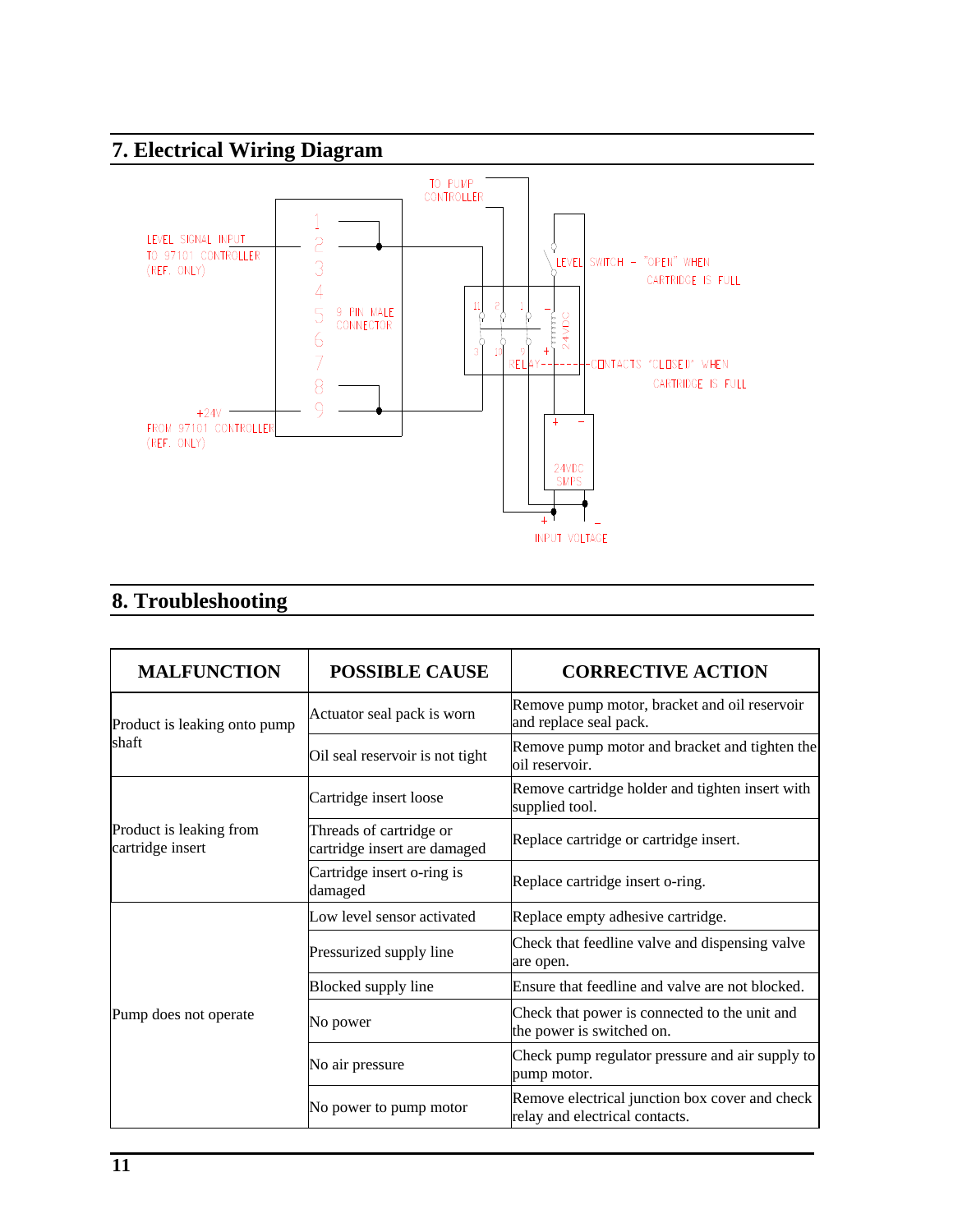# **8. Troubleshooting (continued)**

| <b>MALFUNCTION</b>                                       | <b>POSSIBLE CAUSE</b>                    | <b>CORRECTIVE ACTION</b>                                                                         |
|----------------------------------------------------------|------------------------------------------|--------------------------------------------------------------------------------------------------|
|                                                          |                                          | Remove pump motor and bracket and remove                                                         |
|                                                          | Actuator seals are worn                  | pump body. Replace actuator seals.                                                               |
| Pump is pumping erratically                              | Pump is blocked                          | Remove pump motor and bracket and remove<br>pump body. Clean pump and replace actuator<br>seals. |
|                                                          | Reservoir contains air pocket            | Purge pump using the pump purge valve.                                                           |
| Pneumatic ram does not<br>operate                        | No air pressure                          | Check regulator pressure and pneumatic circuit.                                                  |
| Cannot prime reservoir block.<br>No product flowing from | <b>Blocked</b> reservoir                 | Check that there is no cured product blocking<br>the reservoir or bleed valve.                   |
| reservoir purge valve.                                   | No/low pneumatic ram pressure            | Increase pneumatic ram pressure and ensure that<br>pneumatic ram switch is "down".               |
| Cannot prime $pump - no$<br>product flowing from purge   | Blocked reservoir / pump bleed<br>valve  | Check that there is no cured product blocking<br>the reservoir or bleed valve.                   |
| valve                                                    | Pump does not operate                    | See corrective action above.                                                                     |
|                                                          | Cured adhesive inside valve              | Disassemble valve and clean adhesive.                                                            |
| Dispense valve does not open                             | No pressure to valve                     | Check pressure to valve body.                                                                    |
|                                                          | Valve mechanism jammed                   | Try to manually open valve by pushing the shaft<br>in the direction of the valve outlet.         |
| Product flows from pump<br>purge valve but not dispense  | Pressurized supply line                  | Check that feedline valve and dispensing valve<br>are open.                                      |
| valve                                                    | Blocked supply line                      | Ensure that feedline and valve are not blocked                                                   |
|                                                          | Low level sensor position not<br>correct | Follow procedure "4.3 Setting the low level<br>sensor".                                          |
| Low level sensor not signaling<br>controller             | Electrical circuit broken                | Remove electrical junction box cover and check<br>relay and electrical contacts.                 |
|                                                          | Low level sensor cable not<br>connected  | Check connections between dispenser and<br>controller.                                           |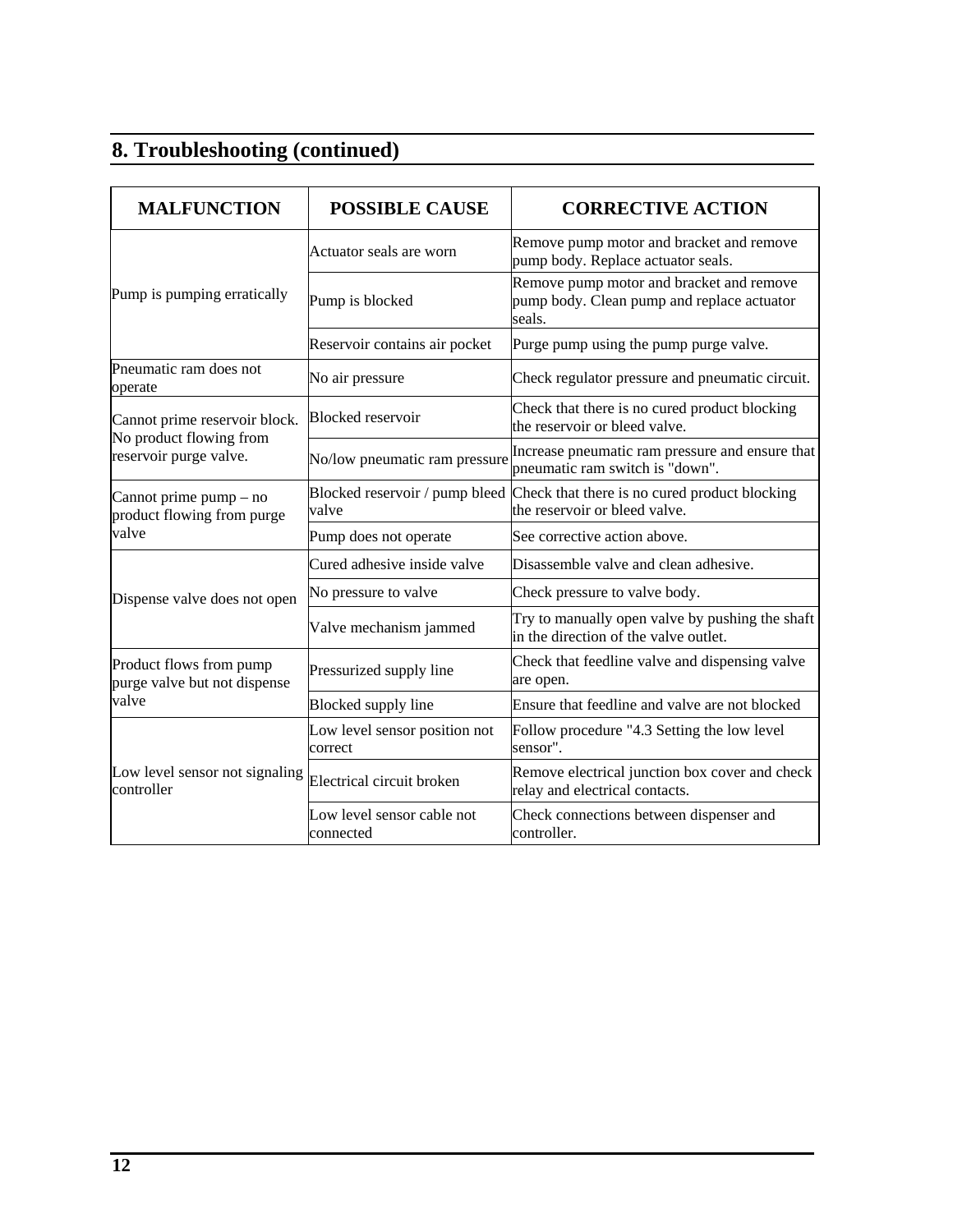# <span id="page-12-0"></span>**9. Accessories and Spare Parts**

| <b>Loctite Item Number</b> | <b>Description</b>                                      |  |
|----------------------------|---------------------------------------------------------|--|
| <b>Accessories</b>         |                                                         |  |
| 1049138                    | Loctite <sup>®</sup> 50bar/5mm Dispense Valve           |  |
| 1070269                    | Mounting Bracket for Dispense Valve 1049138             |  |
| 97101                      | Loctite <sup>®</sup> Digital Dispense Controller        |  |
| <b>Spare Parts</b>         |                                                         |  |
| 97201                      | Loctite <sup>®</sup> Foot Switch                        |  |
| 1241821                    | Teflon Lined Stainless Steel Braided Feedline 13mm x 1m |  |
| 1241780                    | Teflon Lined Stainless Steel Braided Feedline 6mm x 2m  |  |
| 1049135                    | O-Ring Kit                                              |  |
| 1049136                    | <b>Actuator Seal Kit</b>                                |  |
| 1049137                    | Motor Seal Kit                                          |  |
| 989165                     | Secondary Pressure Regulator w/Isolator & Gauge         |  |
| 1118939                    | <b>JPN</b> Cartridge Insert                             |  |
| 1118940                    | <b>Fischbach Cartridge Insert</b>                       |  |
| 1118971                    | Low Level Sensor with Cable                             |  |